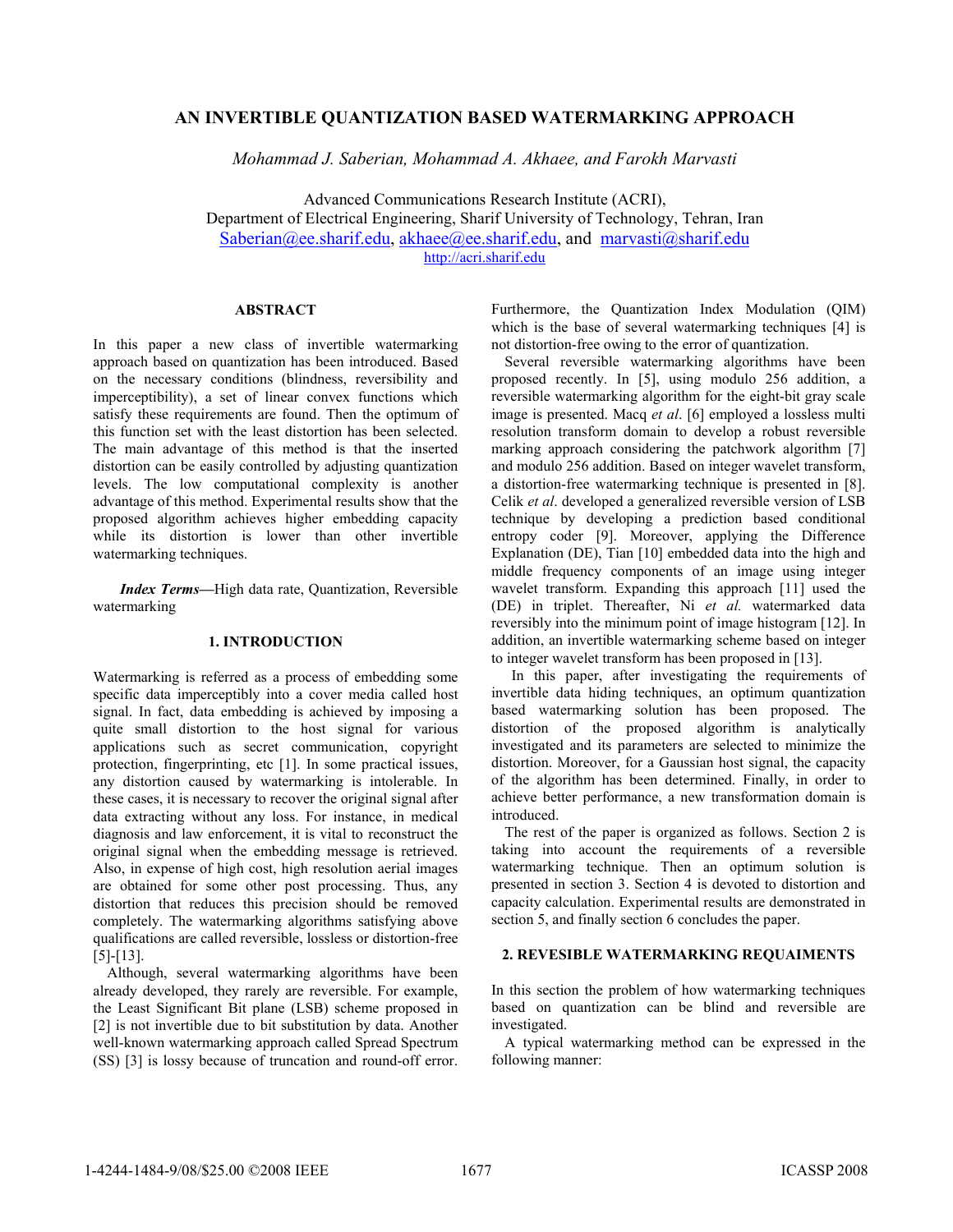Assume  $S = (s_1, s_2, ..., s_n)$ ,  $s_i \in X$  and  $Q = \{q_1, q_2, ..., q_m\}$  to be the input signal and its quantization levels, respectively. Also  $m = 0$ , *l* is the message bit.

Define functions  $L_m(s)$ :  $X \to Q$  which map a specific quantization level to sample *s* and *m=0,1*. One conventional example of  $L(s)$  assigns the nearest quantization level to the input sample. Also consider functions  $f_m(s,q)$  :  $X \times Q \rightarrow X$ . These functions are applied to the input signal during watermarking procedure.

In a quantization based watermarking process, for some specific samples  $s_i$ , the watermarked sample  $s'_i$  is achieved in the following manner:

$$
P_m(s_i) = s_i' = f_m(s_i, L_m(s_i))
$$
 (1)

where  $P_m$  represents the process of embedding bit *m*.

Since the process should be invertible and blind, we look for functions  $f_m$  and  $L_m$  to satisfy the following requirements:

- In the absence of the original signal, the algorithm should be able to recognize whether the processes  $P_0$ or  $P_1$  is applied to the host signal *S*. In fact, the main idea is to design monotone processes  $(P_0 \text{ and } P_1)$  in such a way that their corresponding ranges have different loci with no intersection. Therefore, at the receiver, based on the number of point in each locus, the embedded message is determined.
- After data extraction, the algorithm should be able to recover the original signal *S* from *S*′ and extract the bit (*m*) using equation (1). This extraction is possible, if the functions  $f_m$  and  $L_m$  are defined properly to result  $L_m(s_i)$  from *S'* and *m*.
- Besides, the distortion imposed to the host signal should be controllable to have an acceptable value.

 Any set of functions that satisfies these requirements is a solution to this problem. These functions can define a reversible watermarking technique.

### **3. PROPOSED SOLUTION**

Here, we present a suitable set of functions (*f, L*) to handle this problem as shown below:

 $L_0$  (s) = The least quantization level greater than *s*.

 $L_1(s)$  = The biggest quantization level smaller than *s*.

$$
f_m(s_i, L_m(s_i)) = \frac{s_i + dL_m(s_i)}{d+1} \quad m = 0,1 \tag{2}
$$

where *d* is a designing parameter. This approach is called Weighted Quantization Method (WQM).

Since  $f_0$  and  $f_1$  are convex functions, it can be easily deduced that:

$$
L_0(s) \le f_0(s, L_0(s)) \le \frac{L_1(s) + dL_0(s)}{d+1}
$$
  

$$
\frac{L_0(s) + dL_1(s)}{d+1} \le f_1(s, L_1(s)) \le L_1(s)
$$

Thus, the range of the process  $P_0$  is  $\left[ L_0(s), \frac{L_1(s) + dL_0(s)}{d+1} \right]$  and the range of  $P_1$  is  $\left[ \frac{L_0(s) + dL_1(s)}{d+1}, L_1(s) \right]$ . As discussed earlier, the watermarking algorithm is blind if these intervals have no intersection. Consequently, we have:

$$
\frac{L_1(s) + dL_0(s)}{d+1} \le \frac{L_0(s) + dL_1(s)}{d+1} \qquad \Rightarrow d \ge 1
$$

Therefore, the algorithm is blind if  $d \geq 1$  and afterward, the embedded bit can be extracted. After extracting the message bit, the original signal should be recovered. As mentioned before, we should retrieve  $L_m(s_i)$  from the watermarked signal ( $S'$ ). According to definitions of  $f_m$  and  $L_m$  we have:

$$
L_m(s_i') = L_m(f_m(x, L_m(s_i))) = L_m(s_i)
$$
 (3)

Hence, using (2) and (3), the original signal is recoverable and a reversible watermarking approach can be achieved.

### **4. DISTORTION ANLYSIS**

Assume the message bit should be inserted in an *N* length frame of the input signal. In this section, we suppose the host samples are independent and identically distributed (*iid*) with distribution function  $f_s(s)$ . The distortion power can be written as follows:

$$
E\{|s'-s|^2\} = \frac{1}{4}E\{|f_1(s, L_1(s)) + f_0(s, L_0(s)) - 2s|^2\}
$$
 (4)  
\n
$$
DNR = \frac{Md}{4(d+1)}E\{|L_0(s) + L_1(s) - 2s|^2\}
$$
  
\n
$$
= \frac{Md}{4(d+1)}\sum_{i}^{q_{i+1}}(q_i + q_{i+1} - 2x)^2 f_s(s)ds
$$
 (5)

where *M* is the number of frame samples participated in the watermarking process and  $q_i$ 's are the quantization levels. Considering  $f_s(s)$  to be Gaussian,  $N(0,\sigma)$ , the distortion can be estimated as follows:

$$
DNR = \frac{Md}{(d+1)} \sum_{i} \left( \frac{4\sigma}{\sqrt{2\pi}} \left( q_i e^{-\frac{q_{i+1}^2}{2\sigma^2}} - q_{i+1} e^{-\frac{q_i^2}{2\sigma^2}} \right) + \left( 4\sigma^2 + (q_i + q_{i+1})^2 \right) \left( Q \left( \frac{q_{i+1}}{\sigma} \right) - Q \left( \frac{q_i}{\sigma} \right) \right) \right)
$$

Hence, using the capacity relation proposed in [4]:

$$
C = \frac{1}{2} \log_2 (1 + DNR)
$$
 (6)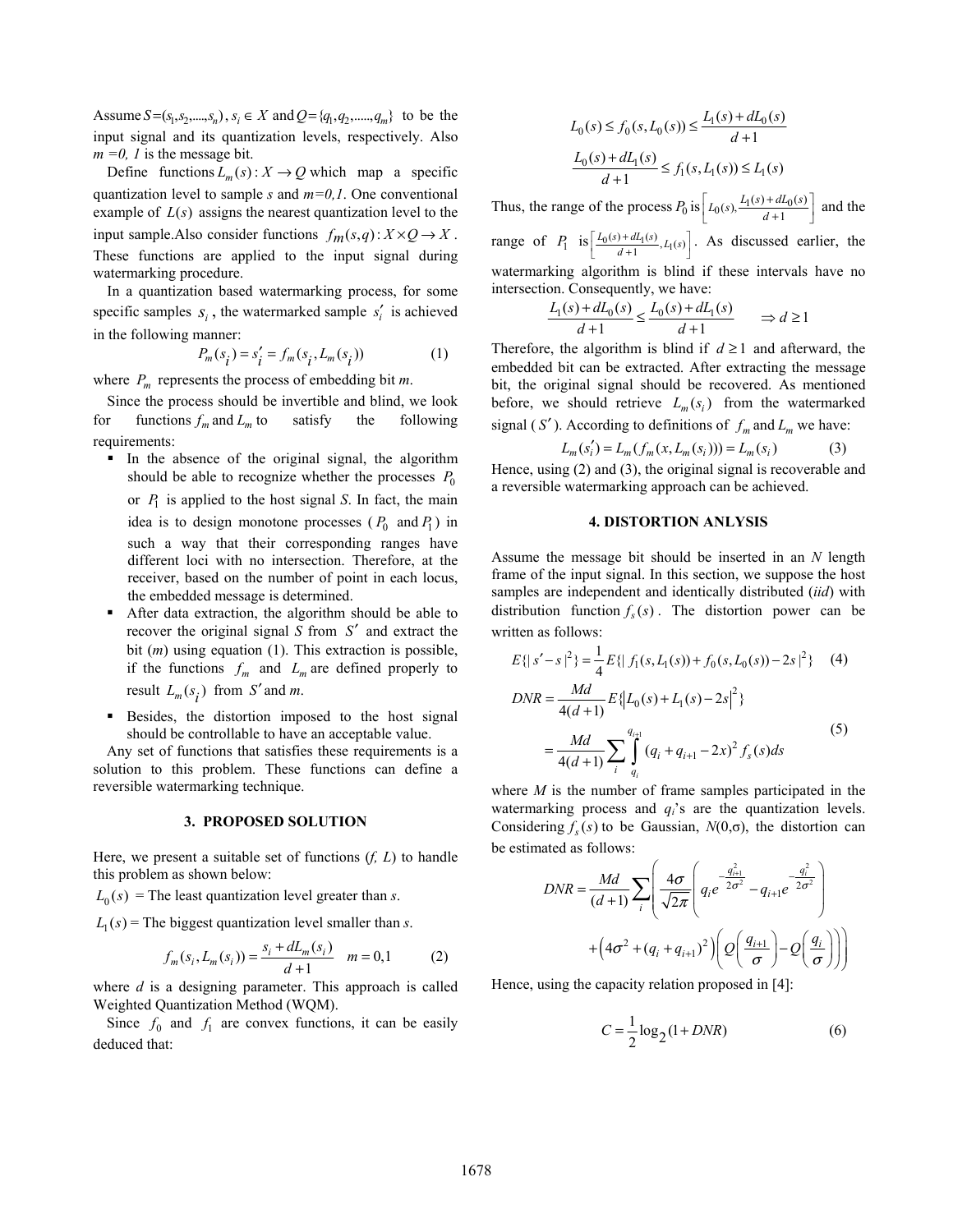According to (5), by adjusting *M, d,* and *qi* the distortion can be easily controlled; decreasing the d parameter, we get less distortion. Therefore, since  $d \ge 1$  and (4) is an ascending function of d, the imposed distortion is minimized when  $d=1$ . On the other hand, from geometrical point of view, it is apparent that increasing *d*, makes loci tighter and yields more robustness in the watermarking algorithm. Fig. 1. depicts these loci as a function of *d*.

Moreover, in order to reduce the amount of distortion, watermarking process can be applied to fewer number of samples in each frame. However, reducing the watermarked samples leads to harder decision making at the receiver. Another approach for distortion eliminating is to increase the number of quantization levels. Although, this idea imposes less distortion, the robustness will be diminished. It is worthwhile to note that the distance between the quantization levels are limited to the precision of the instrument.

The proposed technique not only can be used in the spatial domain, but also it can be applied in the other transform domain. In fact, watermarking in the transform domain can spread the imposed distortion to several primary domain samples leading to more transparency of the watermarked data. Another advantage of using transform domain is changing the distribution of the host signal samples. As an example, we apply the suggested technique to a simple transformation called Point to Point Graph (PPG). In this transform domain, the time samples of the host signal in each frame are put together in pairs in such a way that they make the set  $\{(s_1, s_{1+k}), ..., (s_{2n-k}, s_{2n})\}$  where *k* is an arbitrarily number, called index of *PPG*. This process is performed on the *2k* first samples and after that, it is repeated on the other samples.

If the input signal *S* is passed through the PPG transformation, using polar coordinate system we have:

$$
PPG_k \{s_1, s_2, ..., s_{2n}\} = \{(s_1, s_{1+k}), ..., (s_{2n-k}, s_{2n})\}
$$
  
= \{(R\_1, \theta\_1), ..., (R\_n, \theta\_n)\}

The proposed method can be applied to signal  $R = (R_1, R_2, \dots, R_n)$  or  $\theta = (\theta_1, \theta_2, \dots, \theta_n)$  independently which we call them WQM-R and WQM- $\theta$ , respectively.



**Fig. 1.** The loci of the watermarked samples as a function of *d*

### **5. SIMULATION RESULTS**

The proposed algorithm can be applied to any kind of media such as audio, image, or video. Here, as an example, the methods are simulated on a zero mean Gaussian signal, *S,* with the variance one. In order to achieve the least distortion, the parameter *d* is fixed at one. The simulation is performed in three ways: WQM, WQM-R and WQM- $\theta$ . The index of PPG transformation, *k*, is set to four in all frames.

The imposed distortion is depicted in Table. 1 for different payloads and number of quantization levels for WQM. As demonstrated in this table, the distortion is payload independent which is also confirmed by (5). The correlation parameter  $\beta$  can be written as:

$$
\beta(x, y) = \frac{\left(\sum_{i} (x_i - \overline{x})(y_i - \overline{y})\right)}{\sqrt{\left(\sum_{i} (x_i - \overline{x})^2 \right)\left(\sum_{i} (y_i - \overline{y})^2\right)}}
$$

where  $\bar{x}$ ,  $\bar{y}$  are the mean of *x*, *y*, respectively.

In order to show the effect of the transformation on robustness, the BER of the proposed techniques against AWGN attack, are depicted in Fig. 2. In this figure, to have the same distortion ( $\beta$ =0.9821) the number of quantization levels for WQM, WQM-R and WQM- $\theta$  are set to 36, 16 and 10, respectively. In addition, the payload is fixed at 0.25 bps.

**Table. 1**.Distortion for various payloads and  $N_0$ (number of quantization level)

| Payload<br>(bps) | $N_{O} = 30$ |        | $N_{\Omega} = 40$  |        |
|------------------|--------------|--------|--------------------|--------|
|                  | $SNR$ (dB)   | β      | <b>SNR</b><br>(dB) |        |
| 0.01             | 28.14        | 0.9619 | 51.42              | 0.9827 |
| 0.1              | 28.40        | 0.9618 | 51.11              | 0.9828 |
| 0.2              | 28.41        | 0.9606 | 51.20              | 0.9829 |
| 0.5              | 28.17        | 0.9614 | 51.32              | 0.9827 |
|                  | 28.39        | 0.9617 | 51.39              | 0.9828 |



**Fig. 2**. BER of the proposed methods for 0.25 bps